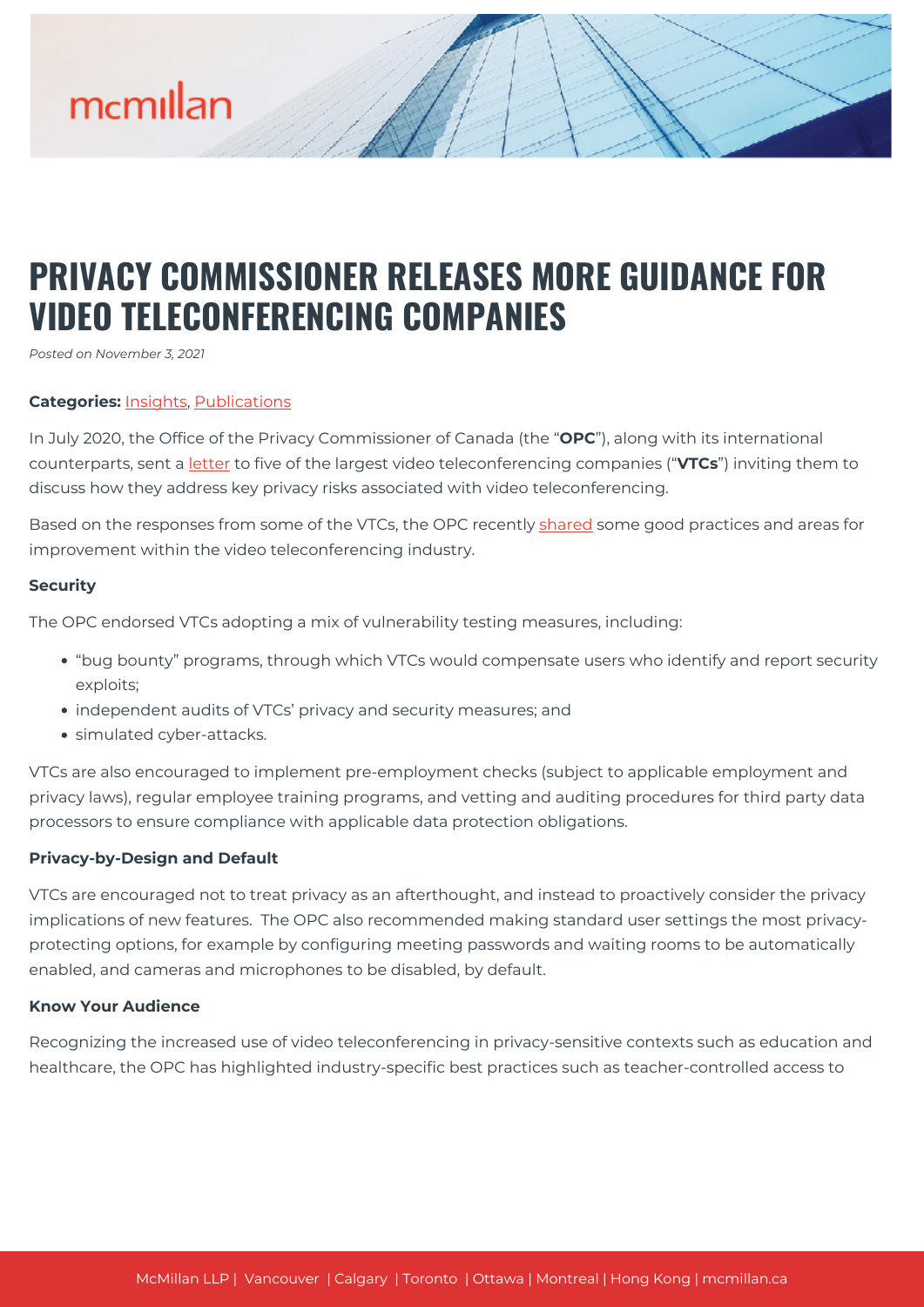

school meetings and secure screen sharing of health documents.

The OPC also recommends that VTCs create tailored guidance about the privacy features of their platforms for specific groups of users and use cases, to help individuals select the privacy settings and features most appropriate for them.

#### **Transparency**

The OPC endorses a layered approach to alerting users to the collection and use of their personal information, including through the use of notifications both before and during a video call.

The OPC has also stressed the importance of transparency when users' information is shared with third parties and requires that users be notified about what is shared, with whom it is shared and the reasons for doing so. Strategies in this respect could include up-to-date privacy notices setting out this information, as well as advance notification periods for the use of new third party processors.

# **End-User Control**

The OPC recommends the implementation of several features to allow end users to exert control over the collection and use of their personal information, including allowing users to enable virtual and blurred backgrounds, requiring an individual's consent prior to a host activating their microphone or webcam, and the inclusion of tools for users to report inappropriate conduct during a video call.

#### **Encryption**

The OPC recommends that VTCs:

- make end-to-end encryption an option for all users;
- clearly communicate the differences between end-to-end and standard encryption;
- clearly present meeting controls that allow users to select and see the type of encryption used in a meeting; and
- enable end-to-end encryption by default in privacy-sensitive contexts such as tele-health.

# **Secondary Uses of Personal Information**

Where personal information is used for purposes other than to provide functionality to the features of a video teleconferencing service, the OPC recommends that VTCs make this clear with plain language, direct and proactive messaging, explaining what personal information will be used for secondary purposes and why.

If these secondary purposes include targeted advertising or tracking, the OPC recommends that VTCs only engage in such practices if users have opted-in.